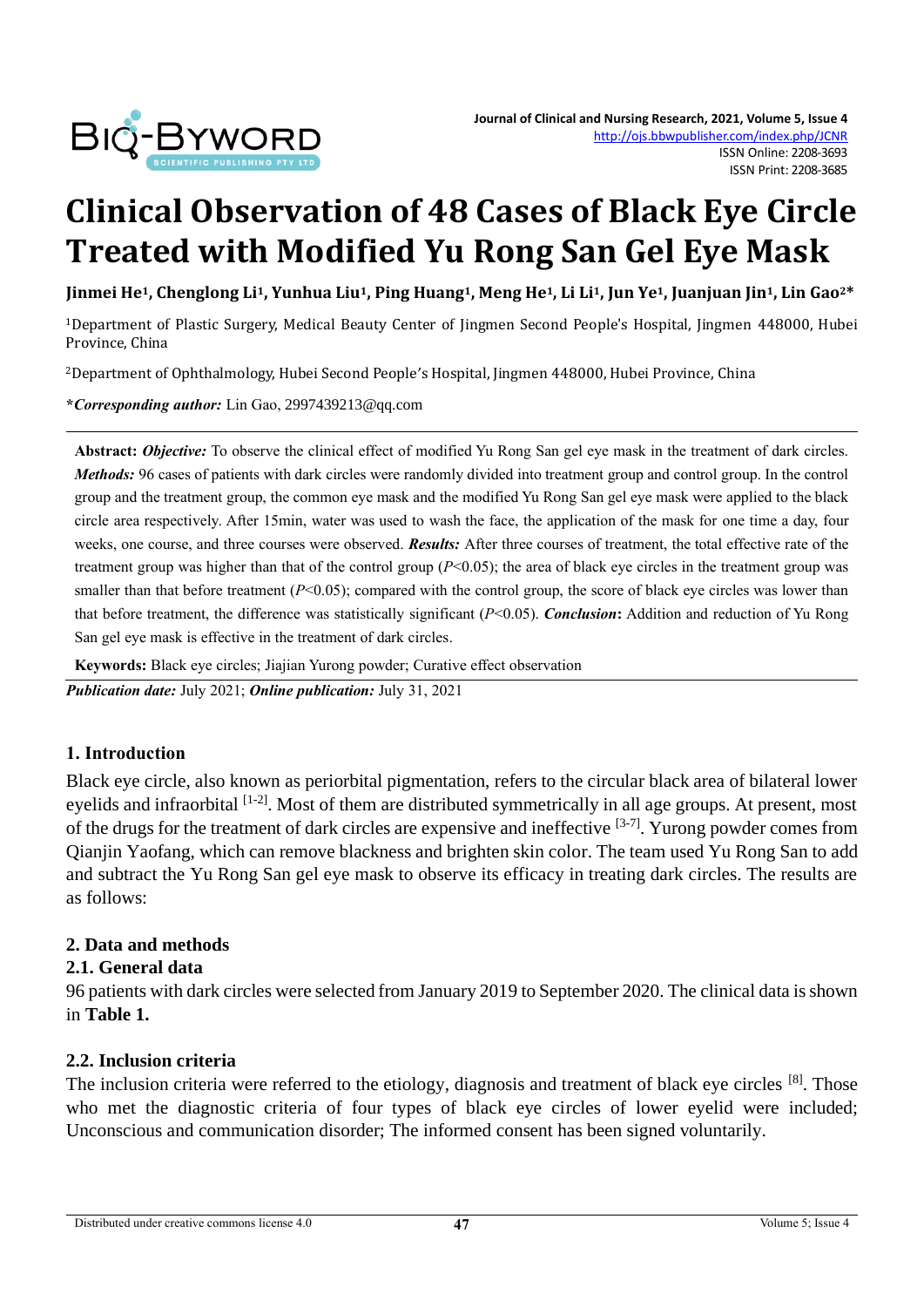| Group              | Sex $[n (%)]$             |               |             | <b>Course of</b> | Disease classification $[n (%)]$ |                         |                                                                                                                                                                                       |                      |
|--------------------|---------------------------|---------------|-------------|------------------|----------------------------------|-------------------------|---------------------------------------------------------------------------------------------------------------------------------------------------------------------------------------|----------------------|
|                    | <b>Male</b>               | <b>Female</b> | Age         | disease          | Pigment<br>type                  | <b>Vascular</b><br>type | <b>Structural</b><br>type                                                                                                                                                             | <b>Mixed</b><br>type |
| Treatment<br>group | 22<br>(45.83)             | 26<br>(54.17) |             |                  |                                  |                         | 30.1±2.98  1.74±0.08 $\begin{array}{cc} 16 & 13 \\ (33.33) & (27.08) \end{array}$ 14 (29.17) $\begin{array}{cc} 5 \\ (10.41) \end{array}$                                             |                      |
| Control<br>group   | $\frac{23}{1}$<br>(47.91) |               |             |                  |                                  |                         | $\begin{array}{cccc} 25 & 30.0 \pm 2.86 & 1.75 \pm 0.39 & 13 & 15 & 14 (29.17) & 6 \\ (52.08) & 30.0 \pm 2.86 & 1.75 \pm 0.39 & (27.08) & (31.25) & 14 (29.17) & (12.50) \end{array}$ |                      |
| statistic          | $\gamma^2 = 0.157$        |               | $t = 0.286$ | $t=0.433$        | $\gamma^2 = 0.934$               |                         |                                                                                                                                                                                       |                      |
| $\boldsymbol{P}$   | 0.589                     |               | 0.727       | 0.666            | 0.625                            |                         |                                                                                                                                                                                       |                      |

**Table 1.** Comparison of clinical data between the two groups

# **2.3. Exclusion criteria**

Patients who did not meet the above inclusion criteria; Lactation, pregnant women; Allergic constitution; Severe cardiovascular and cerebrovascular diseases, malignant tumors and other major diseases were found; Those who cannot cooperate; Engaged in outdoor work.

## **2.4. Methods**

In the control group and the treatment group, after cleaning the face, the common eye mask and U-shaped Yurongsan eye mask were applied to the upper and lower orbit respectively, and removed 15 minutes later, once a day, 4 weeks for a course of treatment, and observed for 3 courses.

## **2.5. Efficacy criteria**

The area and score of black eye circles, erythema index (EI), melanin index (MI) and skin pigmentation of the two groups were compared after treatment.

## **2.6. Statistical analysis**

Statistical analysis was performed by SPSS 19.0. Pearson  $\chi^2$  test was used for count data and *t* test was used for measurement data. The significance level was  $\alpha = 0.05$ .

## **3. Results**

## **3.1. Comparison of clinical efficacy between the two groups**

Compared with the control group, the effective rate of the treatment group was higher (*P*<0.05). See **Table 2.**

## **3.2. Black eye score**

There were significant differences in the area and integral of black eye circles between the two groups after treatment (*P*<0.05). See **Table 3.**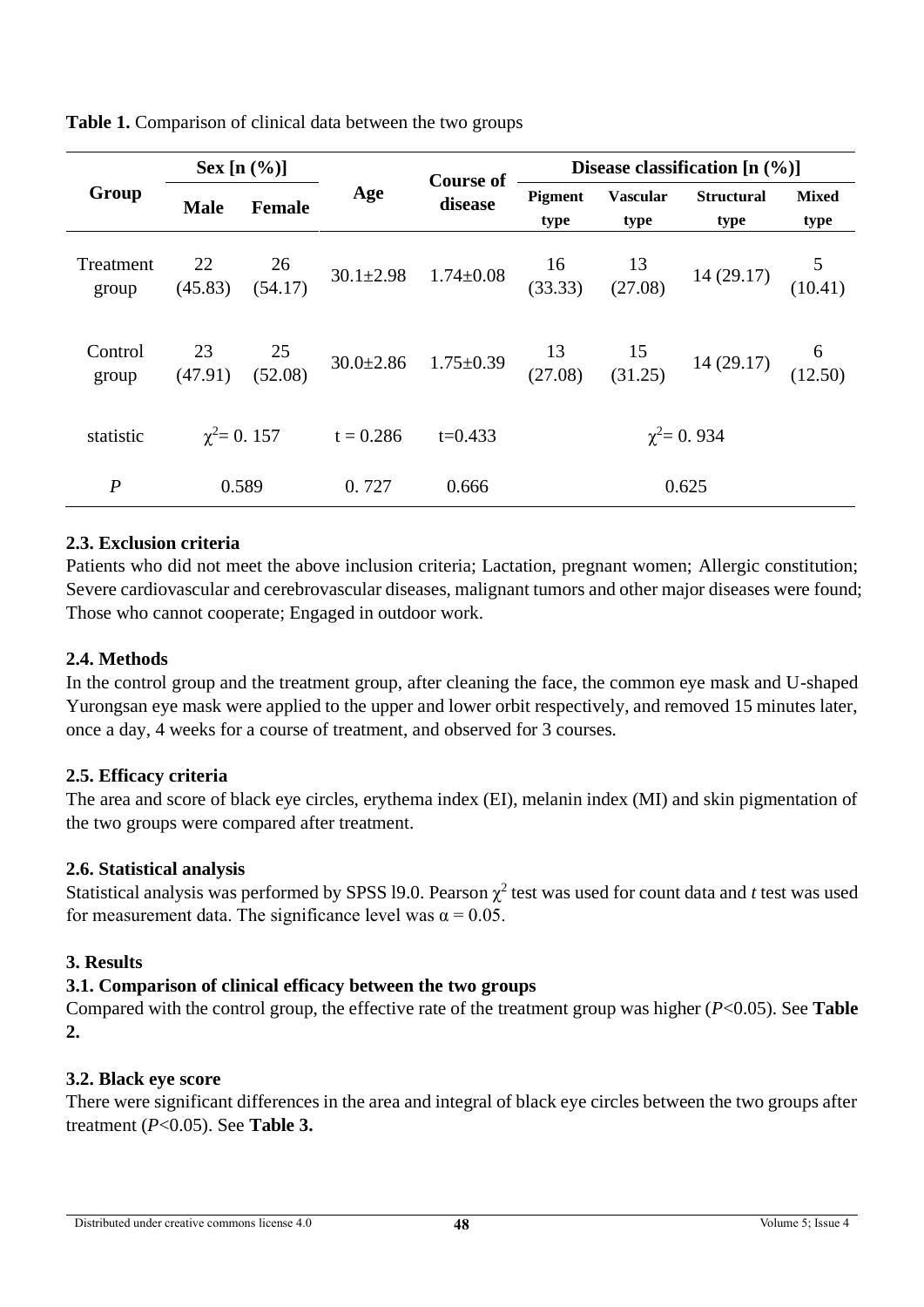| <b>Grouping</b> | <b>Number</b><br>of cases | Cure      | <b>Excellent</b> | <b>Better</b> | <b>Invalid</b> | <b>Total effective</b><br>rate |
|-----------------|---------------------------|-----------|------------------|---------------|----------------|--------------------------------|
| Treatment group | 48                        | 22(45.83) | 16(33.33)        | 6 (12.50)     | 4(8.33)        | 44 (91.66)                     |
| Control group   | 48                        | 15(31.25) | 12(25.00)        | 11(31.25)     | 10(14.58)      | 38 (79.16)                     |

**Table 2.** Comparison of clinical efficacy before and after treatment (%)

**Table 3.** Comparison of black eye area and black eye score between the two groups before and after treatment  $(x \pm s)$ 

|                    | Group            | <b>Number</b> | Dark eye area $\text{(cm}^2\text{)}$              | <b>Dark Circle Score (Score)</b>                  |
|--------------------|------------------|---------------|---------------------------------------------------|---------------------------------------------------|
| Treatment<br>group | Before treatment | 48            | $4.13 \pm 1.14$                                   | $2.51 \pm 0.59$                                   |
|                    | After treatment  | 48            | $1.68 \pm 0.75$ <sup><math>\triangle</math></sup> | $1.15 \pm 0.19$ <sup><math>\triangle</math></sup> |
| Control<br>group   | Before treatment | 48            | $4.12 \pm 1.09$                                   | $2.82 \pm 0.52$                                   |
|                    | After treatment  | 48            | $2.59 \pm 1.52$ $\triangle$                       | $1.79 \pm 0.38$ <sup><math>\triangle</math></sup> |

Note:  $\triangle$ compared with before treatment,  $P < 0.05$ 

#### **3.3. Comparison of skin pigmentation**

After 3 courses of treatment, EI and Mi of the two groups decreased compared with those before treatment(*P*<0.05). See Table 4.

**Table 4.** Comparison of EI and MI between the two groups

| <b>Grouping</b> | <b>Treatment time</b> | El                                          | MI                             |
|-----------------|-----------------------|---------------------------------------------|--------------------------------|
| Treatment group | Before treatment      | $408.06 \pm 11.55$                          | $223.52 \pm 14.53$             |
| N(48)           | After treatment       | 340.89 $\pm$ 08.99 <sup>*</sup> $\triangle$ | $169.84 \pm 7.17^{*}\triangle$ |
| control group   | Before treatment      | $407.99 \pm 12.55$                          | $223.66 \pm 17.99$             |
| N(48)           | After treatment       | $379.26 \pm 15.45$ <sup>*</sup>             | $179.62 \pm 6.15$ <sup>*</sup> |

#### **3.4. Comparison of images before and after treatment**

In the treatment group is shown in **Figure 1.** and **Figure 2.**; The pictures of the control group before and after treatment are shown in **Figure 3.** and **Figure 4.**



**Figure 1.** Photos before treatment group **Figure 2.** Photos after treatment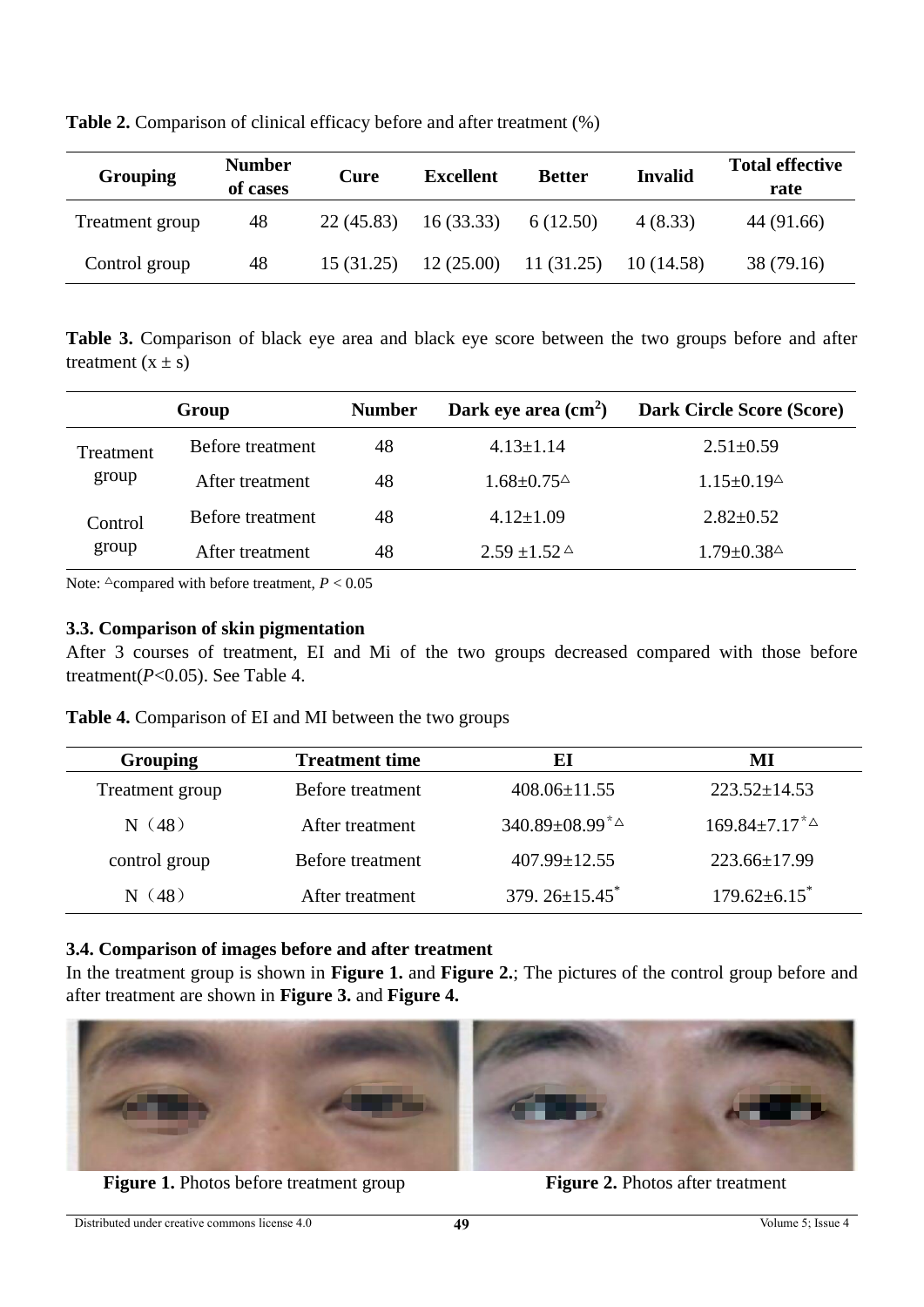

**Figure 3.** Photos before treatment control group **Figure 4.** Photos after treatment

# **4. Discussion**

The accelerated pace of life leads to the existence of dark circles in most people, which brings great trouble to their social activities  $[9]$ . The current treatment methods mostly have disadvantages  $[10-13]$ . Yu Rong San is "face black skin wrinkle Chou San Fang." The team processed and modified Yu Rong San gel eye mask after adding or subtracting the Yu Rong San. It works for a short time in the treatment area. The curative effect is obvious and the patient's satisfaction is high. It should be vigorously promoted.

# **Funding**

Jingmen science and technology research and development plan (2019yfzd024).

# **Disclosure statement**

The author declares no conflict of interest.

# **References**

- [1] Sarkar R, Bansal S, 2016, Periorbital Hyperpigmentation: A Comprehensive Review. J Clin Aesthet Dermatol. 9(1): 49-55.
- [2] Ahmed NA, Fatani MI, 2019, Treatment of Periorbital Dark Circles: Comparative Study of Carboxy Therapy vs Chemical Peeling vs Mesotherapy. J Cosmet Dermatol. 18(1):169-175.
- [3] Park SR, et al., 2016, Classification by Causes of Dark Circles and Appropriate Evaluation Method of Dark Circles. Skin Res Technol. 22(3):276-283.
- [4] Mac-Mary S, et al., 2019, Identification of Three Key Factors Contributing to the Aetiology of dark Circles by Clinical and Instrumental Assessments of The Infraorbital Region. Clin Cosmet Investig Dermatol, 12:919-929.
- [5] Sarkar R, Das A., 2018, Periorbital Hyperpigmentation: What Lies Beneath? Indian Dermatol Online J. 9(4):229-230.
- [6] Park KY, Seo SJ, Kim MN, 2018, Treatments of Infra-Orbital Dark Circles by Various Etiologies. Ann Dermatol, 30(5): 522-528.
- [7] Chen YL, 2019, Classification and Evaluation of Periorbital Pigmentation. Journal of Clinical Dermatology, 48 (05): 61-65
- [8] Ma GL, et al., 2014, Etiology, Diagnosis and Treatment of Black Eye. Chinese Journal of Plastic Surgery, 14 (30): 475
- [9] Wang Y, Zhu T, Jiang N, 2020, Effect of Subcutaneous Injection of Nano Fat Combined with Injection of Granular Fat in Lacrimal Groove Depression Area on Skin Color of Patients with Lower Eyelid Mixed Dark Circles. Journal of Practical Hospital Clinic, 4: 144-148.
- [10] Momosawa A, et al., 2008, Combined Therapy Using Q-Switched Ruby Laser and Bleaching